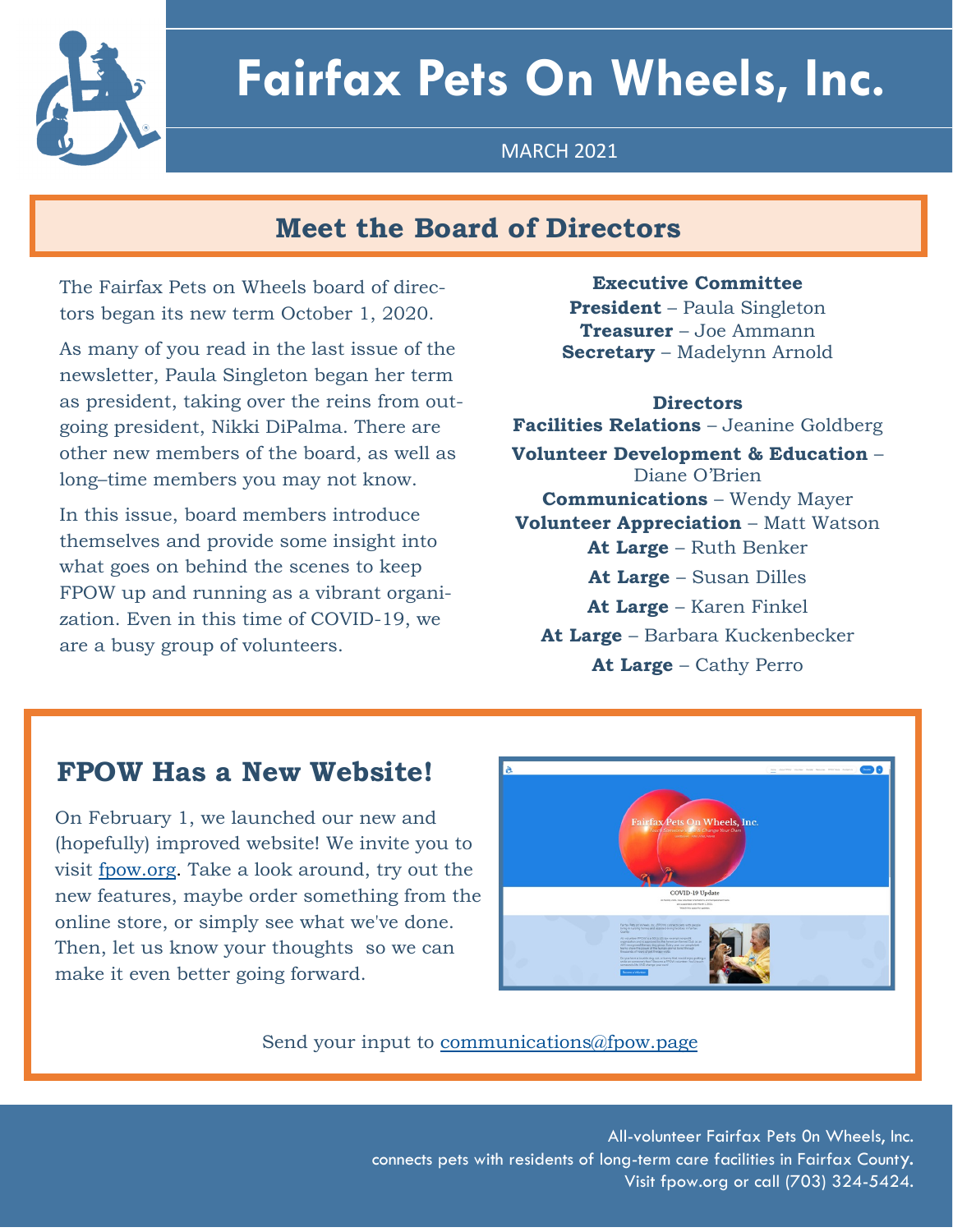#### **President — Paula Singleton**



I got involved with FPOW in 2014 when my previous dog, Sandy, was four years old. She was such a sweet, gentle soul, I just knew she was meant to be a therapy dog. She loved being around people and was content to stand next to someone as long as she was being scratched or petted. Sadly, she passed when she was only eight years old. Although not as perfectly loving as Sandy, my new partner Molly and I had been visiting Burke Healthcare Center and Heatherwood Assisted Living, as well as three adult day health care centers on a regular basis before the pandemic. We were also involved in the speakers bureau where we informed the public about FPOW and encouraged their support. In 2018 I agreed

to serve as vice president, and in October 2020 I became the president. While I humbly submit there are people who would be better at the job, I said yes. I will try my best to fulfill my duties and to honor this wonderful organization.

#### **Secretary — Madelynn Arnold**



I have been with Fairfax Pets on Wheels since 1987, when I started visiting the psychiatric unit at Arlington Hospital with my beagle, Max. Since then, I have served in various positions on FPOW's board, including my current position as secretary. I am also the liaison at The Virginian and Arden Courts of Fair Oaks.

I love the program and would like to become a visiting volunteer again — but my past few dogs have been Jolly Jumpers! I am working with my "newish" dog, Kris, who is learning her pet manners since she is a former hunting dog. We hope to become FPOW volunteers once things open up after the pandemic.

#### **Treasurer — Joe Ammann**



I joined FPOW in 2014 with Remington, our adopted 120-pound Newfoundland/Lab mix, who was a favorite at Burke Healthcare Center. Sadly, he passed away in October 2016. Our next rescue,105-pound Dasher, is sweet and friendly but a bit too excitable for therapy work. In January 2019, my wife Mary and I added Koa to the family. Koa is a four-year-old brown Newfoundland who is a natural for therapy work, and he has the added advantage of being bed height! We began visiting Burke and added monthly visits to Heatherwood Assisted Living, Mount Vernon adult day health care, and Fairfax Nursing Center. As part of the speakers bureau, we represent FPOW at events. I've enjoyed my time with FPOW and decided I could contribute more, so I volunteered to be your new treasurer.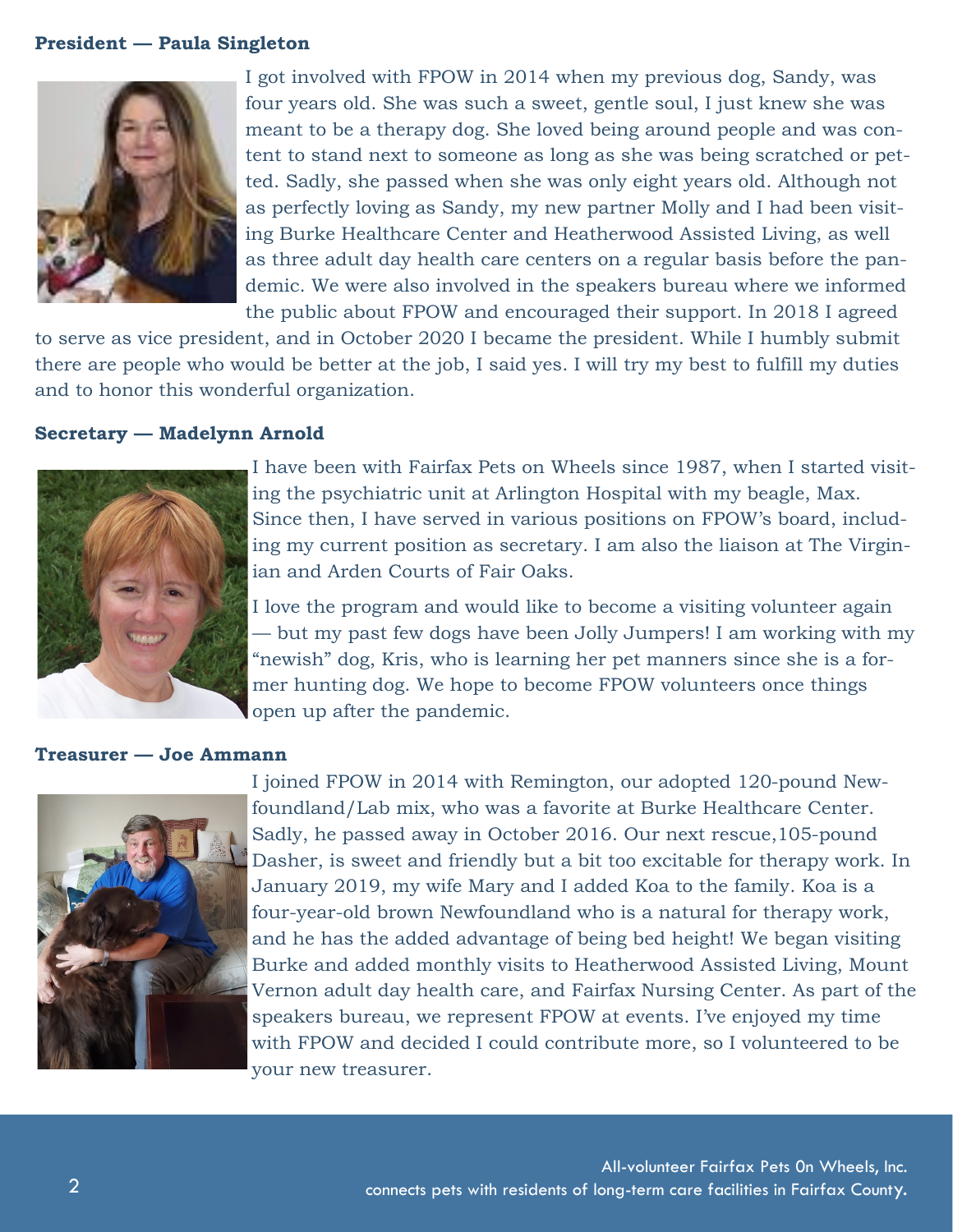#### **Facilities Relations — Jeanine Goldberg**

Hello! I am Jeanine, and I have been an FPOW volunteer since 2009. My Labrador retrievers Silver and Pyrite and I have been visiting Burke Healthcare Center. I am also FPOW's facility liaison. In this role, I coordinate closely with each facility where FPOW has a presence to ensure we are meeting the expectations of that facility and to be the point of contact for FPOW. I am also part of the temperament test team, evaluating new pet teams who are interested in volunteering. Silver and Pyrite, and golden retriever Beaker, also enjoy competing and training in obedience, agility, field, nosework and tracking.



#### **Communications — Wendy Mayer**

When I rescued 14+-year-old Domino in 2018, I couldn't have imagined how he'd lead me back to my lifelong passion: the humananimal bond. I heard about FPOW and immediately knew this was something I wanted to be part of. Before anyone ever heard of pet therapy, I had started a nursing home visitation program in Toronto and was communications advisor to the world-renowned organization now known as Pet Partners. I offered to help with FPOW's communications and was asked to be on the communications committee. I was then invited to be a director at large, and in October of 2020 became director of communications. Although aging Domino's visiting days may be behind him, I hope to con-

tinue using my professional expertise to promote FPOW and our amazing volunteer teams who touch the lives of so many who need it so much**.**

#### **Volunteer Development — Diane O'Brien**

In 2017, I began volunteering with FPOW with my shih tzu, Finn. We started regularly visiting Dulles Health & Rehab Center where I found it very gratifying to see the smiles of so many of the residents whenever they spotted little Finn trotting up to greet them. We both have also enjoyed working with other volunteer/pet teams for occasional group visits and during onsite orientations after I took on the role of facility liaison. In addition, we've participated in monthly group visits at Herndon Harbor adult day health care. In 2019, I joined the board of directors as a director at large and recently became director of volunteer development and education.



![](_page_2_Picture_9.jpeg)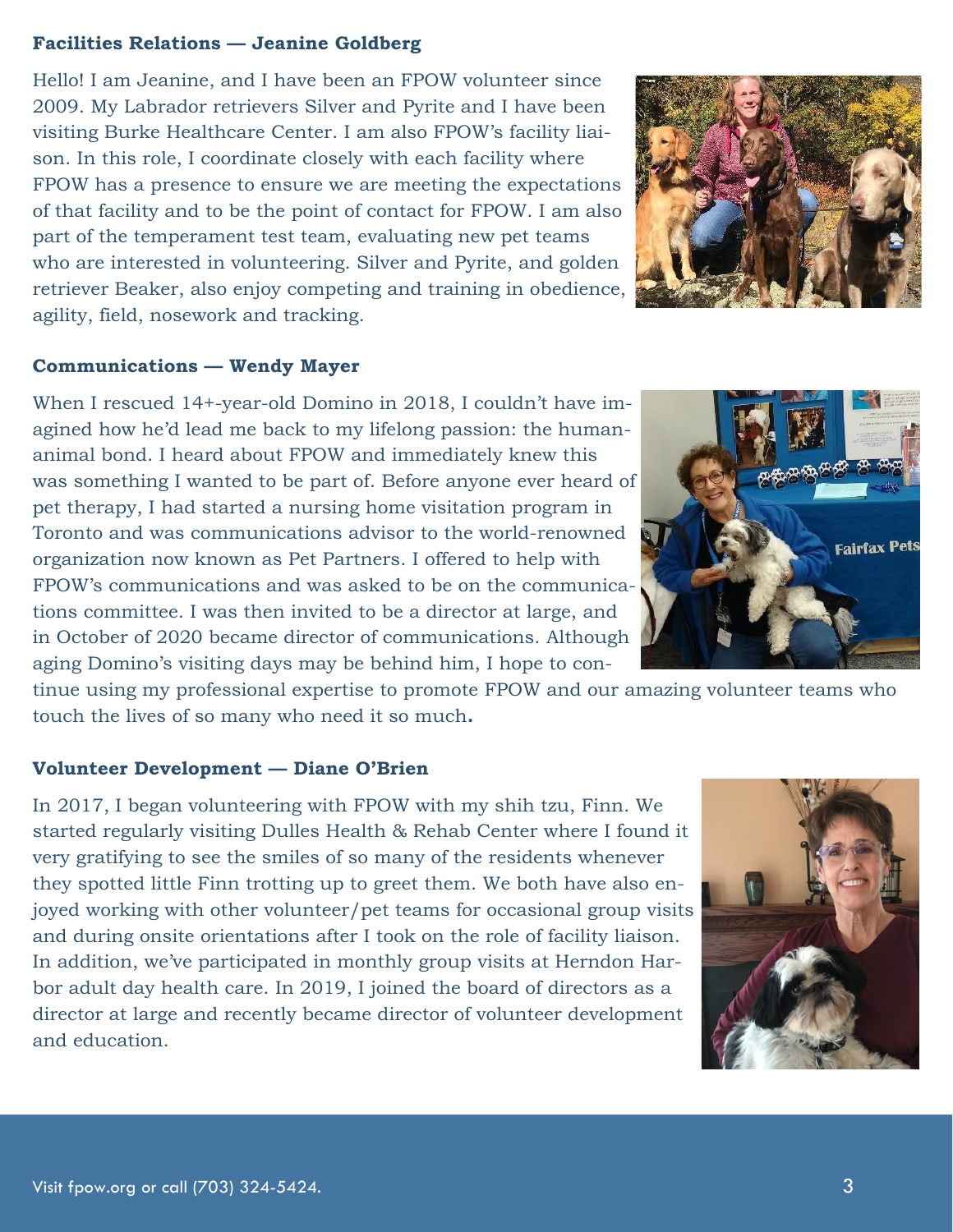#### **Volunteer Appreciation — Matt Watson**

![](_page_3_Picture_1.jpeg)

While I currently serve as the director of volunteer appreciation, I joined FPOW in 2016 through a series of unexpected events. Our son was deployed and he sent his husky, Zeus, home to us to care for him. We were not really looking for a dog, and I was worried because when I researched how to care for a husky, I saw picture after picture of destroyed furniture, doors, and objects. When Zeus arrived and we saw how calm, intelligent and eager to please he is, a friend recommended we train him and join FPOW. I think his favorite visit was in 2018. We had not been to Arden Courts for about a month because of other commitments. We rounded a corner, and when he spotted his favorite

resident in the common room, he leapt two feet in the air. I think it took every ounce of his discipline to walk that last 20 feet to visit Doris, and it was about this time that my wife informed our son he was not getting Zeus back.

#### **Directors at Large**

Directors at large bring an added measure of support to FPOW with different talents and levels of experience.

![](_page_3_Picture_6.jpeg)

#### **Ruth Benker**

I have been an FPOW volunteer for 28+ years — starting with my Cavalier King Charles Spaniel Dusty, then KC and now Teddy. I have been the facility liaison at Iliff Nursing and Rehabilitation Center for 27 years. I have served in nearly all board positions and am currently a director at large and chair of the speakers bureau. Pet therapy is my avocation — the residents we visit are often the most neglected, the most vulnerable of populations. Sharing the love of our pets with them requires so little of us, but means so much to them.

![](_page_3_Picture_9.jpeg)

#### **Susan Dilles**

I have been around dogs my entire life and always loved the idea of therapy dogs. When I found myself without a dog for the first time in 22 years and retired, I committed to making sure my next dog would be a therapy dog. After a couple of years of volunteering at the humane society, the perfect pup came into the shelter. Darwin was matted, covered in ticks and very ill. However, I could see in his eyes a wonderful soul. I had Darwin in the FPOW program just three months after adopting him. We visited The Virginian each week and went once a month to an adult day health care center. He seemed to have a sense of what each person needed. Although Darwin has since passed, I am committed

to the idea of FPOW and recently joined the board as a director at large. Through FPOW I have met the most amazing people that are committed to the FPOW mission and very generous with their time.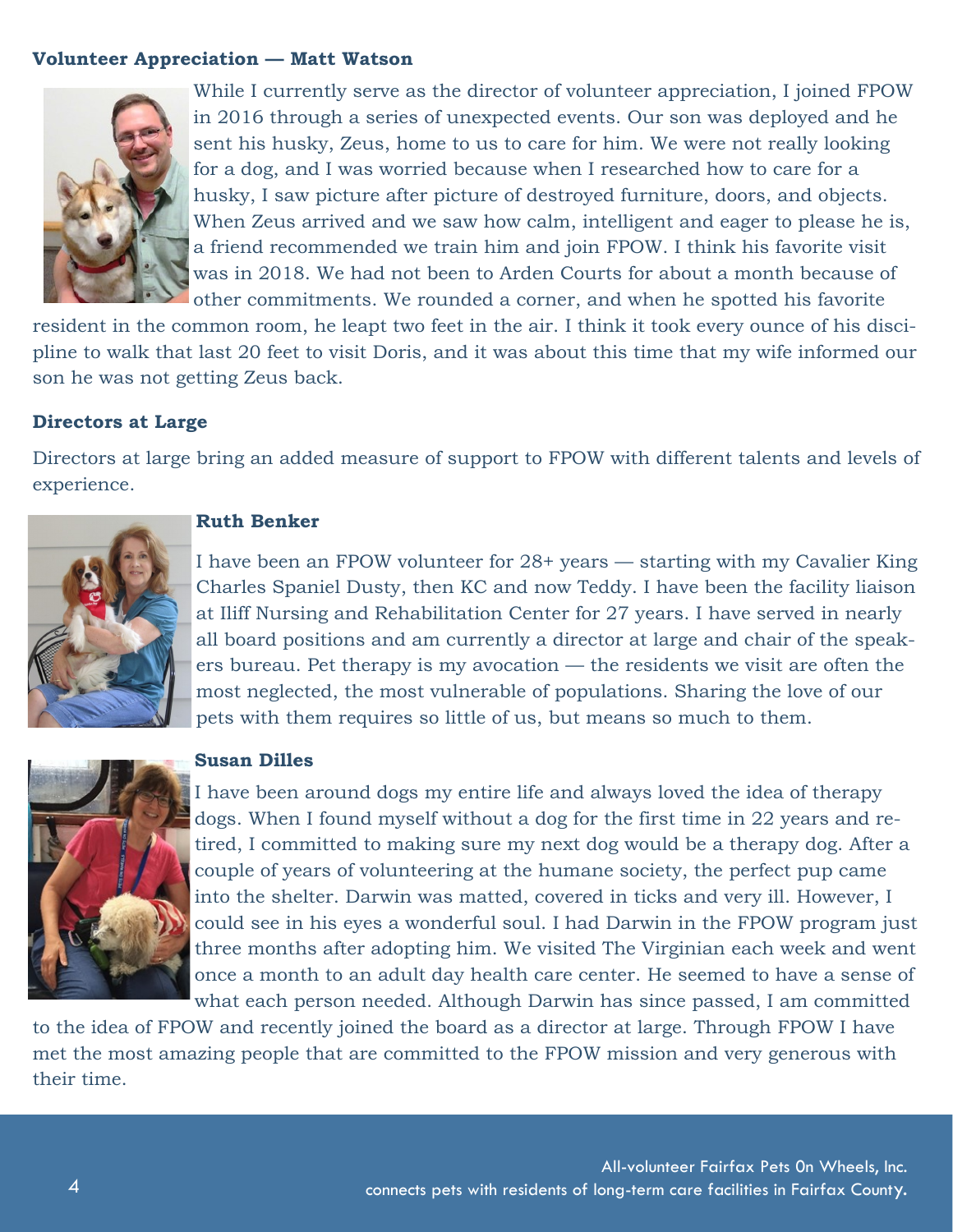#### **Karen Finkel**

Eight years ago I read a small mention in the local newspaper about a volunteer activity with Fairfax County's Pets on Wheels program. I enjoy and get such satisfaction from volunteering, and I'm a lifetime pet lover and owner. So this opportunity sounded interesting to me. I attended an orientation meeting and was hooked! My female black lab, Tessa, and I started volunteering at Burke Healthcare Center. Until the pandemic we enjoyed visiting the residents, families and staff, and they enjoyed seeing us. A perfect win-win. Tessa left me suddenly last May, so her time being a FPOW volunteer has ended with many wonderful memories. Tessa passed the volunteer responsibility to my new black lab puppy, Zara, who will take the temperament test when life reopens.

#### **Barbara Kuckenbecker**

I began volunteering in 2017 with my dog Skip, a border collie. Having no experience with nursing homes, but lot of experience with dogs, I knew that dogs were a way to connect meaningfully with people of any age. When Skip passed away suddenly the following year, Aero, a working border collie, stepped in. Despite Aero's past with herding, his great passion was always people, and his best moments were visiting the residents of Annandale Healthcare Center. I have been honored to be his partner as part of a wonderful team of volunteers. Aero and I became a part of the temperament testing team as soon as we passed our own temperament test. As a result, we have met many enthusiastic new volunteer teams in the past two years. Now, as a director at large, I am part of the communications team helping with the newsletter.

#### **Cathy Perro**

I started researching "pet therapy" opportunities at the end of 2015, shortly after retiring from the Air Force. I had no experience with such a thing, but FPOW sounded like such a heartwarming activity. In December 2014, Grayson my cat moved into my home, and by February we were certified to work at Burke Healthcare Center. I had to go back to work a few months later, which limited the amount of time we could visit, but it made our visits with a few "regulars" and the staff memorable! Sadly, Grayson had to retire in November 2020, but I wanted to

continue to remain a part of the FPOW team as I love the mission and the dedication of everyone. I am now one of the directors at large and hope to assist wherever I can!

![](_page_4_Picture_8.jpeg)

![](_page_4_Picture_9.jpeg)

![](_page_4_Picture_10.jpeg)